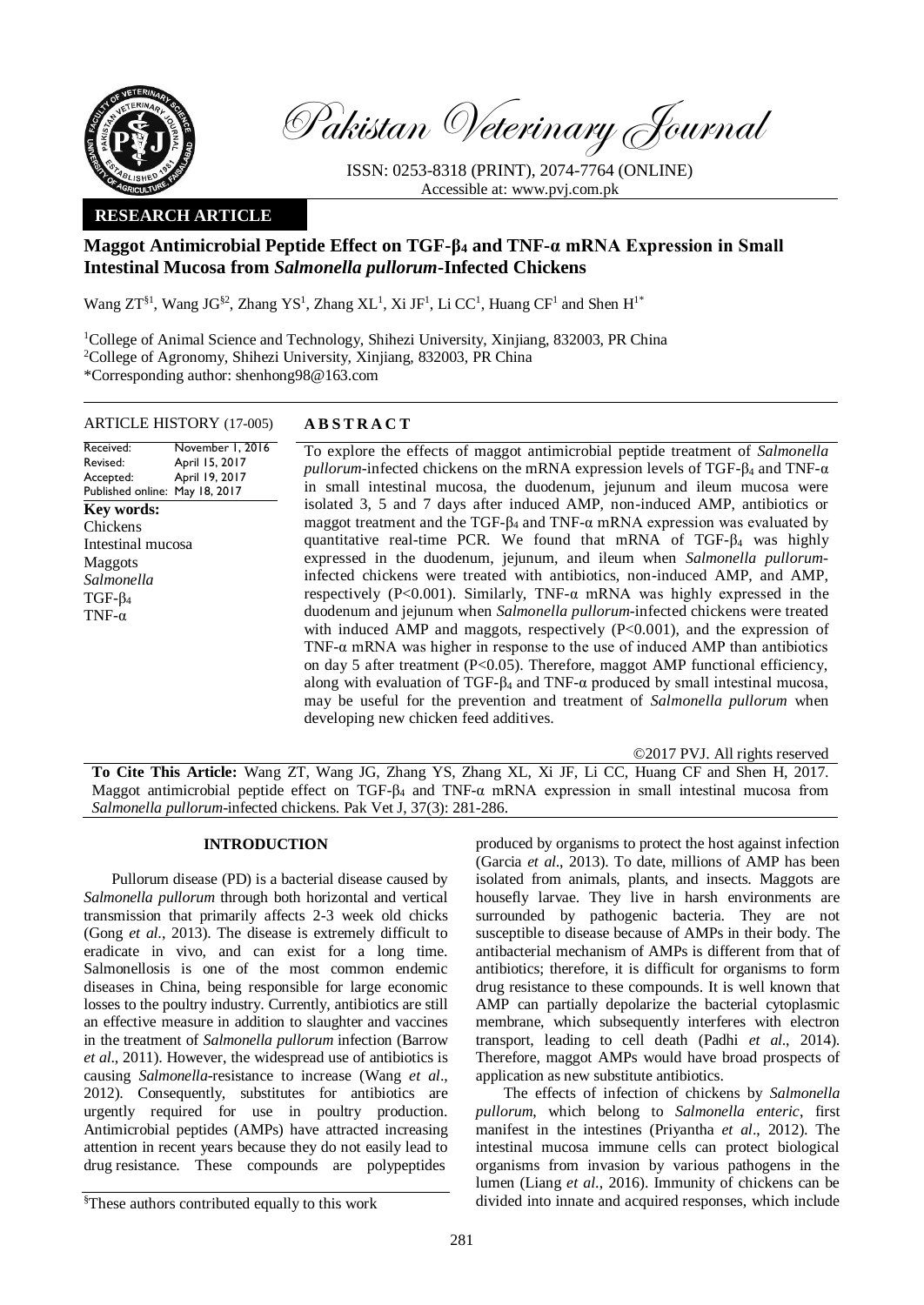cell-mediated immunity and antibody-mediated immunity (Carter *et al*., 2009). Cell-mediated immune response occurs via T cells and is mediated by cytokines and chemical signals. More than 20 kinds of cytokines have been reported in the intestinal genes of chickens (DeVries *et al*., 2006), including transforming growth factor-β<sup>4</sup> (TGF- $\beta_4$ ) and tumor necrosis factor- $\alpha$  (TNF- $\alpha$ ). It has been reported that TGF- $\beta$  4 exists in vivo in chickens. Furthermore, chicken TGF-β<sup>4</sup> is equivalent to mammalian TGF-β<sup>1</sup> in terms of function and effect (Chowdhury *et al*., 2003). TNF- $\alpha$  plays a central role in intestinal inflammation disease as a pro-inflammatory cytokine (Kaser *et al*., 2010). Chicken homologs of TGF-β<sup>4</sup> and TNF-α have been cloned and sequenced.

In this study, chickens were artificially infected with *Salmonella pullorum* following treatment with maggot AMP, antibiotics and maggots after symptom onset. The small intestinal mucosa mRNA was then isolated at 3, 5, and 7 days after infection. qRT-PCR was subsequently used to measure the small intestinal mucosa of mRNA expression of TGF- $β$ <sub>4</sub> and TNF- $α$ , after which the values were compared between groups.

### **MATERIALS AND METHODS**

**Ethics statement:** This study was approved by the Ethical Committee of Animal Experiments of the Animal Science and Technology College, Shihezi University.

**Bacteria preparation:** *Salmonella pullorum* (CVCC 578) were cultured in Luria Bertani (LB) liquid nutrient medium at 37°C until the logarithmic growth phase was attained. The bacterial cells were collected by centrifugation (tabletop centrifuge, 8000 g, 5 min), after which the cell concentrations were adjusted to  $1\times10^7$  CFU/mL.

**Experimental chickens:** Induction of maggots, preparation of maggot AMPs and antibacterial activity assays of the AMPs were conducted as previously described (Wang *et al*., 2017).

Specific pathogen free (SPF) *Avian* male newlyhatched chicks were purchased from a local hatchery. All chicks were raised in cages while provided with feed and drinking water *ad libitum*. When they were 14-days-old, the chicks in four groups were injected with 2 mL of *S. pullorum* suspension  $(1\times10^7$  CFU/mL) into the pectoralis. The fifth group (referred to as the healthy group) was not injected with *Salmonella pullorum*. All chicks presented with pullorosis diarrhea symptoms at 24 h post injection. A total of 200 chicks of the same size and weight that showed pullorosis symptoms were then divided into four groups (maggots; non-induced *Salmonella pullorum* AMP; induced *Salmonella pullorum* AMP; antibiotics) at random. Chicks then received the appropriate treatments with crude extracts of AMP, maggots or antibiotics for the next 7 d. The chicks in induced *S. pullorum* AMP groups and non-induced *Salmonella pullorum* AMP groups were given 3 mL of the crude AMP extract (1 mg AMP/mL) daily. Antibiotics (*Gentamycin sulfate*) were added into the drinking water at 100 mg/L. The AMP content of live maggots was 0.5 μg AMP/g fresh weight. These four treatments continued for 3-5 d until the disease symptoms disappeared.

**Small intestine mucosa collection:** Chicks were slaughtered 3, 5, and 7 d after the above treatments were started and their intestinal tracts were dissected. Four cm long sections of the duodenum, jejunum and ileum were excised. Samples were flash frozen in liquid nitrogen and stored at -80°C until RNA purification.

**RNA isolation and Reverse transcription:** The total RNA from small intestine mucosa was isolated using an RNAeasy mini kit (TIANGEN Co., Beijing, China) according to the manufacturer's instructions, after which it was eluted with 30 μl RNase-free water. The purity and concentration of RNA were determined based on the absorbance at 260 nm (Nano Drop ND1000). A total of 1 μg of total RNA was immediately reverse transcribed using a Prime Script RT Reagent Kit (TaKaRa Co., Dalian, China) according to the manufacturer's instructions (Pan *et al*., 2012).

**Real-time quantitative RT-PCR:** The PCR primers used for RT-PCR are listed in Table 1. The PCR mixture consisted of 2 μl cDNA, 10 μl SYBR Green I Master Mix (Roche Co., Shanghai, China), 0.4 μl of each forward and reverse primer (100 μM) and 7.2 μl of RNase-free water to give a final volume of 20 μl. Amplification and detection of the specific products were performed using a LightCycler 480II Real-Time PCR System (Roche Co. Ltd., Shanghai, China) with the following program: one cycle of 95°C for 5 min, followed by 40 cycles of 95°C for 15 s,  $57^{\circ}$ C for 30 s, and  $72^{\circ}$ C for 30 s, and final a melting curve was determined. Each PCR reaction sample was subjected to real-time PCR in triplicate.

**Statistical analysis:** The resulting threshold cycle values were normalized against the endogenous control (β-actin), and the fold changes in expression of the target genes were determined using the equation 2<sup>∧-</sup>△△<sup>Ct</sup> (Livak *et al.*, 2001). Fold change values generated by different lines were analyzed by one-way ANOVA using SPSS version 17.0 (IBM, Armonk, NY). A  $P<0.05$  was considered to indicate significance.

#### **RESULTS**

**RNA isolation and cDNA:** RNA was successfully isolated from small intestine mucosa of all five groups chickens used in present study. All three strips of RNA were clear upon gel electrophoresis. These results suggest that RNA quality was good and undegraded during the extraction process. The  $OD_{260nm}/OD_{280nm}$  values were between 1.8 and 2.1 for all samples based on ultramicro nucleic acid analysis, indicating that the samples were suitable for follow-up experiments.

**TGF-β<sup>4</sup> mRNA expression:** The TGF-β<sup>4</sup> mRNA expression was higher after antibiotics treatment relative to the control, with especially significant differences being observed on day 3 (P<0.001; Fig. 1 A). The TGF- $\beta_4$ expression levels in the jejunum showed that the noninduced AMP group was significantly upregulated relative to the other three groups (Fig. 1 B). The level of TGF- $\beta_4$ mRNA in the induced AMP group and the non-induced AMP group were significantly higher than those in the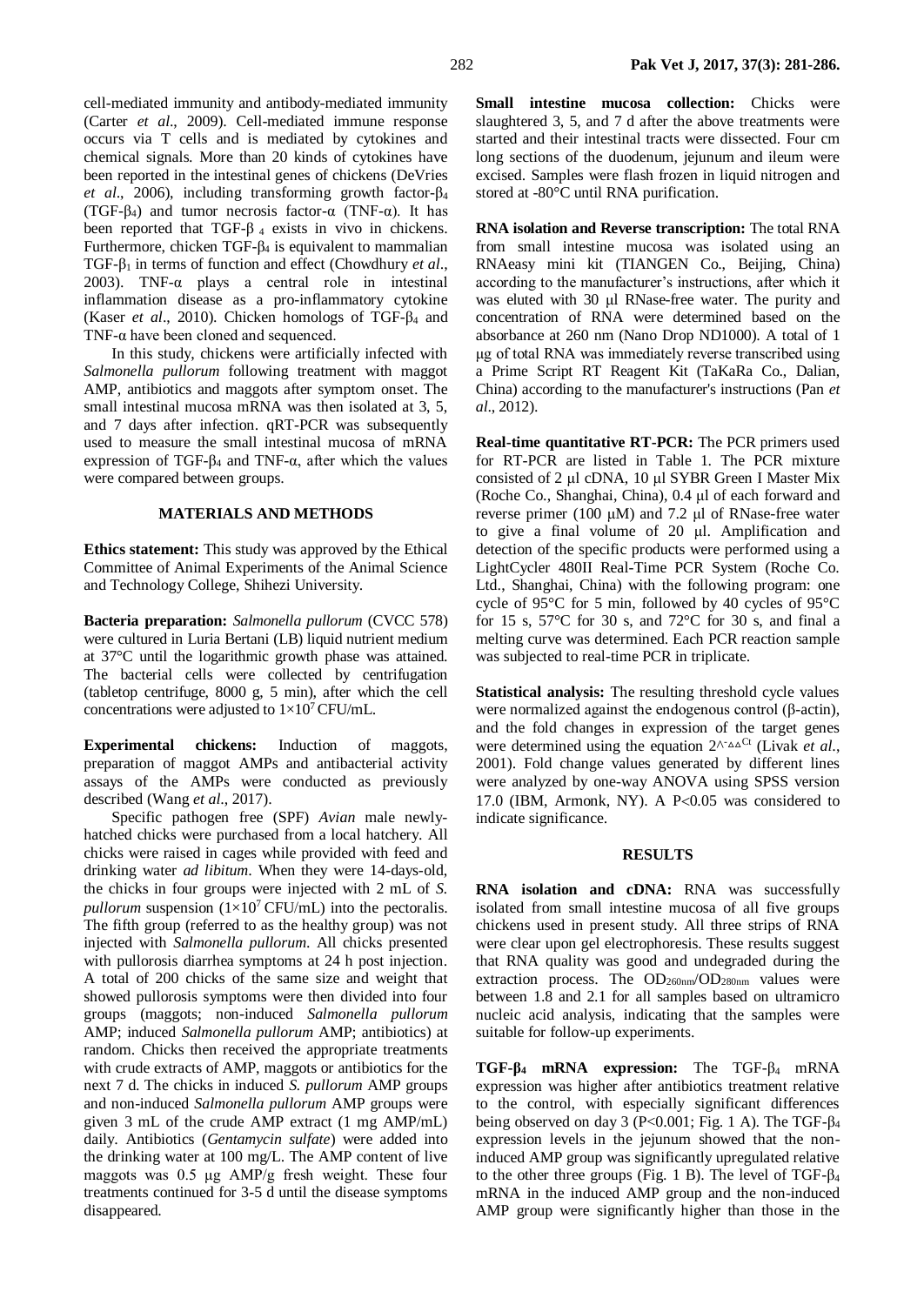antibiotics group  $(P<0.001$ ; Fig. 1C). However, when compared with the antibiotics group, the mRNA expression of TGF- $β$ <sub>4</sub> in the induced AMP group and the non-induced AMP group increased obviously at day 5 (P<0.001; Fig. 1B and C). These results showed that maggot AMP could induce the secretion of TGF-β<sup>4</sup> in the jejunum and ileum mucosa, while this factor was secreted in the duodenum following stimulation by antibiotics.

The expression levels of TGF-β<sup>4</sup> mRNA were high in the duodenum of the antibiotics group on day 3, 5, and 7 (P<0.001; Fig. 2). In the other groups, lower expression of TGF-β<sup>4</sup> mRNA was observed on day 3 (Fig. 2A). Regardless of the treatment time point, the TGF-β<sup>4</sup> expression levels were low in the ileum in all treatment groups, although they were somewhat higher in the AMP group than the antibiotics group. When compared with other groups, the expression of TGF- $β$ <sub>4</sub> from the noninduced AMP group was highest in the jejunum (Fig. 2). Based on the above results, the induced AMP  $(P<0.05)$ and non-induced AMP (P<0.001) facilitated the expression of TGF-β<sup>4</sup> mRNA in the jejunum mucosa up to day 5, after that it decreased (Fig. 2B).

Overall, these results indicate that: (1) mRNA of TGF-β<sup>4</sup> was highly expressed in the duodenum in response to application of antibiotics to *S. pullorum-*infected chickens; (2) mRNA of TGF- $β$ <sub>4</sub> was highly expressed in the jejunum in response to the use of non-induced AMP to treat *S. pullorum-*infected chickens; and (3) mRNA of TGF- $\beta_4$  was highly expressed in the ileum in response to AMP treatment of *S. pullorum-*infected chickens.

**TNF-α mRNA expression:** The mRNA expression levels of TNF-α from three groups were higher than those of the antibiotics group in the duodenum (Fig. 3A). There was a significant difference in the level of TNF-α mRNA expression between the induced AMP group and the antibiotics group  $(P<0.001)$  (Fig. 3A). The levels of TNFα expression in the duodenum and jejunum from the maggots group were higher than those of the antibiotics group and non-induced AMP group at 3, 5, and 7 days (Fig. 3A and Fig. 3B). When compared to the antibiotics group, the induced AMP group and non-induced AMP group had higher expression levels of TNF- $\alpha$  on day 3 and 5 (Fig. 3C). Overall, the induced AMP group and the antibiotics group showed significant differences from the duodenum to the ileum at day  $5$  (P<0.001) (Fig. 3). These findings indicate that induced AMP can enhance TNF- $\alpha$ secretion in the small intestinal mucosa on day 5 after treatment compared to antibiotics.

There was a significant difference in TNF-α mRNA expression in the jejunum between the maggot group and the antibiotics group ( $P<0.001$ ). TNF- $\alpha$  mRNA expression in the duodenum and ileum from the induced AMP group and the non-induced AMP group were higher than in the antibiotics group at 3 and 5 days (Fig. 4A and Fig. 4B). When compared with the antibiotics group, the levels of TNF- $\alpha$  expression in the duodenum and jejunum from the induced AMP group and the non-induced AMP group differed significantly on day 7 (P<0.05; Fig. 4C). In general, these data show that induced AMP and noninduced AMP enhanced TNF-α mRNA expression in the duodenum mucosa on day 3, 5, and 7 post-treatment.



mucosa isolated from recovered chickens on duodenum, jejunum and ileum. Data at each time point are the average of  $2^{\Lambda-\triangle Cct}$ . Means with different superscripts are significantly different.



**Fig. 2:** Quantification of TGF-β<sup>4</sup> mRNA expression in small intestine mucosa isolated from recovered chickens on day 3, 5, and 7. Data at each time point are the average of  $2^{\Lambda - \Delta \Delta}C$ t. Means with different superscripts are significantly different.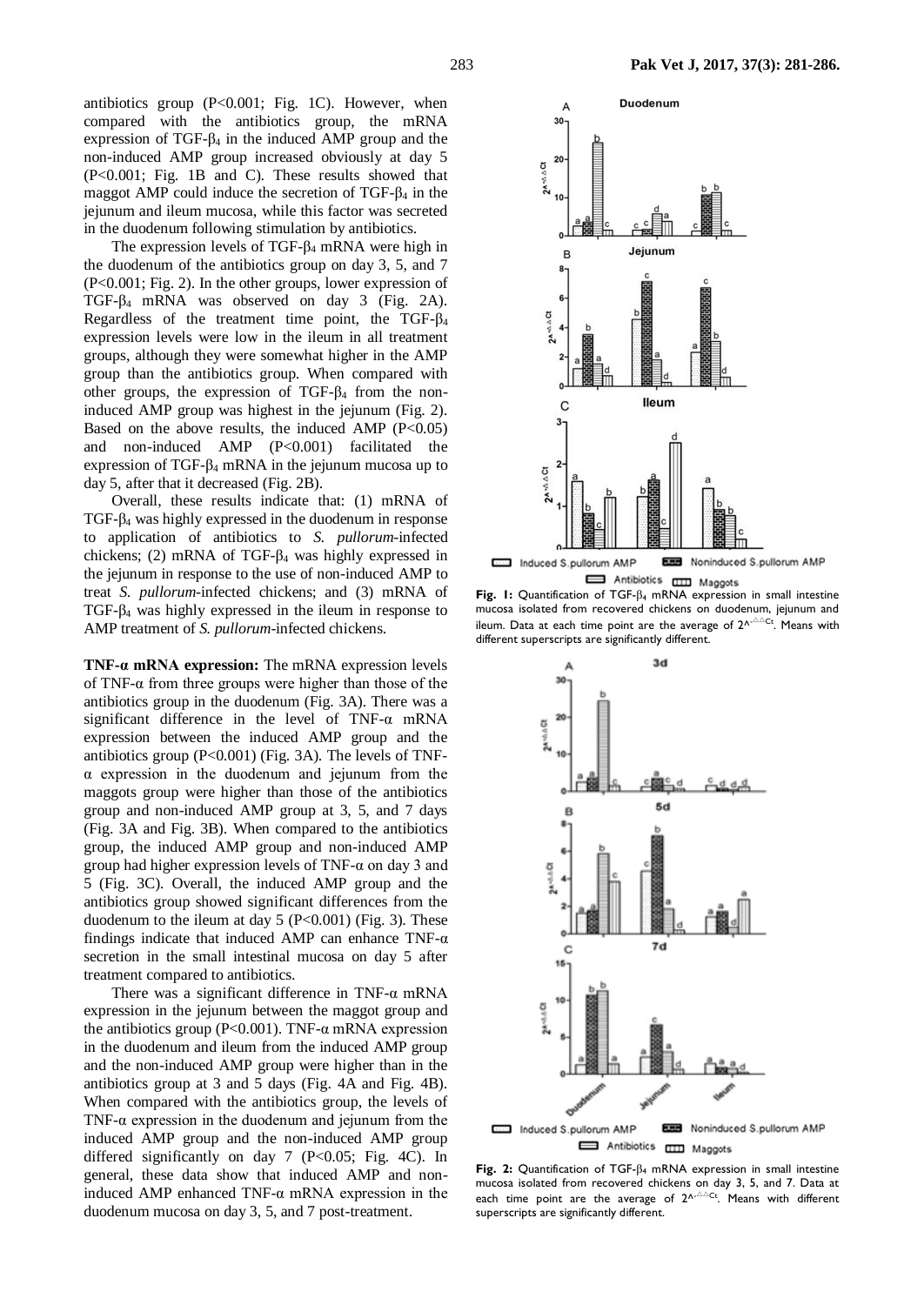

| Gene            | Primer sequence                                              | Fragment size (bp) | Reference            |
|-----------------|--------------------------------------------------------------|--------------------|----------------------|
| $TGF-\beta_4$   | For: GGGGTCTTCAAGCTGAGCGT<br>Rev: TTGGCAATGCTCTGCATGTC       | 240                | Kramer et al. (2003) |
| TNF- $\alpha$   | For: TGAGTTGCCCTTCCTGT<br>Rev: CAGAGCATCAACGCAAA             | 497                | Malek et al. (2004)  |
| $\beta$ -action | For: GTGATGAAGCCCAGAGCAAAAGAG<br>Rev: AGGGTGCTCCTCAGGGGCTACT | 143                | Xiao et al. (2014)   |





**Fig. 3:** Quantification of TNF-α mRNA expression in small intestine mucosa isolated from recovered chickens on duodenum, jejunum and ileum. Data at each time point are the average of  $2^{\Lambda-\Delta C_t}$ . Means with different superscripts are significantly different.

Based on the above results, the following conclusions can be drawn: (1) the level of TNF- $\alpha$  mRNA was highly expressed in the duodenum by the use of induced AMP to heal the *S. pullorum-*infected chickens; (2) the level of TNF-α mRNA was highly expressed in the jejunum by the use of maggots to treat *S. pullorum*infected chickens, and (3) the mRNA expression levels of TNF-α were higher following treatment with induced AMP than antibiotics to heal the *S. pullorum-*infected chickens on day 5 after treatment.

#### **DISCUSSION**

*Salmonella pullorum* is a serious disease that impacts poultry throughout the world, resulting in economic losses to the poultry industry. Chickens are the natural host of *S. pullorum*, and antibiotics are still the main method to control and treat pullorum disease (Barrow *et al*., 2011; Huang *et al*., 2016). With the extensive use of antibiotics, bacterial resistance is becoming increasingly prominent;

**Fig. 4:** Quantification of TNF-α mRNA expression in small intestine mucosa isolated from recovered chickens on day 3, 5, and 7. Data at each time point are the average of  $2^{\Lambda^{-\Delta\Delta}Ct}$ . Means with different superscripts are significantly different.

therefore, in this study we attempted to use maggot AMP to treat pullorum disease. The results revealed that maggot AMP could also be used to treat *S. pullorum-*infected chickens. These results were identical to those of previous studies of *S. pullorum-*infected chickens (Zhou *et al*., 2014). Despite the advanced nature of AMP treatment of pullorum disease, there are still risks of side effects; accordingly, future studies investigating the differential cykotine mRNA expression effects of small intestinal mucosa are warranted.

Cytokines are essential effector molecules of the immune response to PD in infected chickens (Swaggerty *et al*., 2006). A study by Chowdhury *et al*. (2003) revealed the presence of TGF- $\beta$ <sub>4</sub>, which is only exists in vivo in chickens. In this study, we explored expression levels of TGF-β<sup>4</sup> and TNF-α mRNA in the small intestinal mucosa from *Salmonella pullorum*-infected chickens that had been treated using different methods. *S. pullorum*infected chickens had been treated using different methods showed varying mRNA expression levels of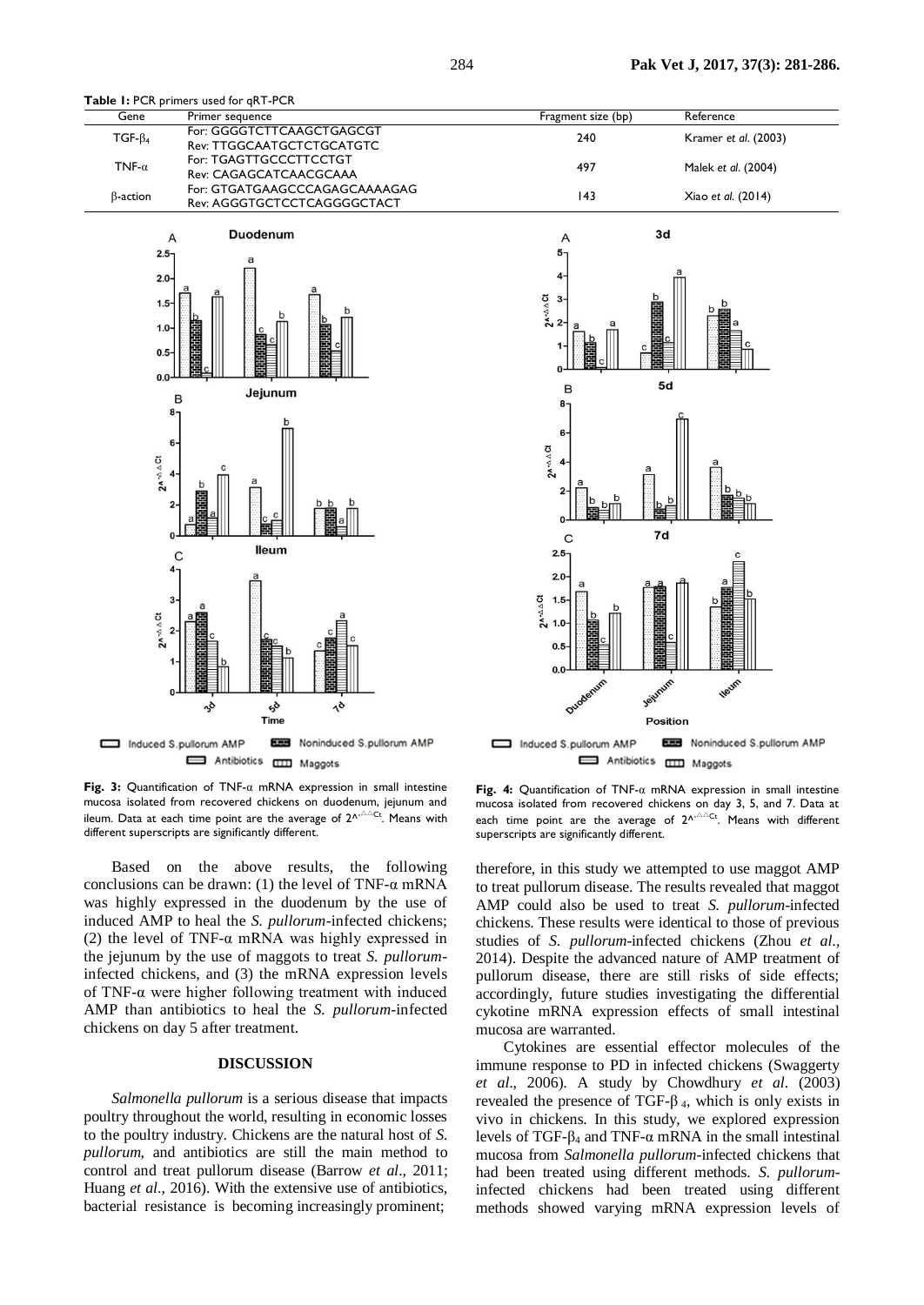TGF-β4. The changes of the expression of TGF-β<sup>4</sup> mRNA may be caused by *Salmonella pullorum-*infected chicks were treated using different methods. Pro-inflammatory cytokines (TGF-β4) suppressed the anti-inflammatory response to resistance SE in chickens (Swaggerty *et al*., 2014). TGF-β4 is produced by T cells that were transformed from CD4+Th17 cells (Cao *et al*., 2012). In addition, while antibiotics primarily led to up-regulated TGF-β<sup>4</sup> mRNA expression in the duodenum, maggot AMP led to increased levels in the jejunum and ileum. The maggot AMP may promote  $TGF-<sub>β</sub>$  expression, which in turn increases secretion by mucosa in the iejunum and ileum. The expression of TGF- $\beta_4$  was increase in *Salmonella enteritidis* infected chicks at early phase of infection (Karaffová *et al*., 2015). One study showed that the mRNA expression levels of TGF- $\beta_4$  were up-regulated in the spleens of 6-week-old *S. pullorum*infected chickens (Beal *et al*., 2004), which was similar to maggot AMPs were treated with 15-day-old *S. pullorum*infected chicks in the intestinal mucosal. However, unlike the present study, the mRNA expression levels of TGF- $\beta_4$ was a difference in *Salmonella enteria*-infected chickens peripheral blood mononuclear cells (Pan *et al*., 2012). This was likely due to the organs investigated secrete different cytokines. It is also possible than the types of chickens evaluated differed between studies.

TNF- $\alpha$  plays a central role in intestinal inflammation disease and is the therefore the target of treatment for this affliction (Perey *et al*., 2015). Indeed, inhibition of the activity of TNF- $\alpha$  has been shown to effectively reduce intestinal inflammation (Hollander *et al*., 2013). Probiotic could induce the sensitization of the host by increasing TNF-α (Hua, *et al*., 2010). Huang *et al*. (2008) report that *Bacillus* induced TNF-α in mesenteric lymph nodes of mice. In the present study, we found that the mRNA expression levels of TNF- $\alpha$  isolated from the duodenum and jejunum mucosa of chickens treated by induced AMP therapy were higher than those of animals that received antibiotics therapy. In contrast to the present study, Dong *et al*. (2016) have shown that dietary *Enterococcus fecalis* increasing the expression levels of TNF- $\alpha$  in jejunum and ileum mucosa. Moreover, our results indicated that TNF-α mRNA expression was up-regulated in response to treatment with *S. pullorum*-infected chickens after day 5 by using the induced AMP, and that the levels were significantly higher than those observed in response to antibiotic therapy. These results are similar to previous studies that chickens fed with *Clostridium butyricum* probiotic had higher concentration of jejunum mucosa TNF- $\alpha$  than those in colistin sulfate antibiotic treatment at 3 and 7 days (Zhang *et al*., 2016). To the best of our knowledge, this is the first study of maggot AMP effect on TNF-α mRNA expression in the small intestinal mucosa of *Salmonella pullorum*-infected chickens. Although the results of this study provide insight into alternative methods for the treatment of infected chickens, further research is needed.

**Acknowledgments:** This study was supported by the Specialized Research Fund for the National Natural Science Foundation of China (Grant No.31660703). The authors have no competing interests.

**Authors contribution:** Wang ZT executed the experiment and contributed in preparation of the manuscript. Wang JG took care of the laboratory animal. Shen H conceived and designed the study. Zhang YS, Xi JF and Li CC collected the tissue samples. Zhang XL and Huang CF analyzed the data. All authors approved the final manuscript.

#### **REFERENCES**

- Barrow PA and Freitas-Neto OC, 2011. Pullorum disease and fowl typhoid-New thoughts on old diseases: A review. Avian Pathol 40:1-13.
- Beal PK, Powers C, Wigley P, *et al*., 2004. Temporal dynamics of the cellular, humoral and cytokine responses in chickens during primary and secondary infection with Salmonella enterica serovar Typhimurium. Avian Pathol 33:25-33.
- Cao AT, Yao S, Gong B, *et al*., 2012. Th17 cells upregulate polymeric Ig receptor and intestinal IgA and contribute to intestinal homeostasis. | Immunol 189:4666-73.
- Carter AJ, Adams MR, Woodward MJ *et al*., 2009. Control strategies for Salmonella colonisation of poultry: the probiotic perspective. Food Sci Tech Bull Funct Foods 5:103-15.
- Chowdhury VS, Nishibori M and Yoshimura Y, 2003. Changes in the expression of TGF β-isoforms in the anterior pituitary during withdrawal and resumption of feeding in hens. Gen Comp Endocrinol 133:1-7.
- DeVries ME, Kelvin AA, Xu L, *et al*., 2006. Defining the origins and evolution of the chemokine/chemokine receptor system. J Immunol 176:401-15.
- Dong ZL, Wang YW, Song D, *et al*., 2016. The effects of dietary supplementation of pre-microencapsulated Enterococcus fecalis and the extract of Camellia oleifera seed on growth performance, intestinal morphology, and intestinal mucosal immune functions in broiler chickens. Anim Feed Sci Tech 212:42-51.
- Garcia F, Villegas E, Espino-Solis GP, *et al*., 2013. Antimicrobial peptides from arachnid venoms and their microbicidal activity in the presence of commercial antibiotics. J Antibiot 66:3-10.
- Gong JS, Xu M and Zhu CH, 2013. Antimicrobial resistance, presence of integrons and biofilm formation of Salmonella pullorum isolates from eastern China. Avian Pathol 42:290-4.
- Hollander D, 2013. Intestinal Permeability Barrier in Crohn's Disease: The Difficulty in Shifting the Paradigm. Dig Dis Sci 58:1827-9.
- Hua MC, Lin TY, Lai MW, *et al*., 2010. Probiotic Bio-Three induces Th1 and anti-inflammatory effects in PBMC and dendritic cells. World J Gastroenterol 16:3529-40.
- Huang JM, La RM, Nunez A, *et al*., 2008. Immunostimulatory activity of Bacillus spores. FEMS Immunol Med Microbiol 53:195-203.
- Huang YS, Wu YC, Hu CW, *et al*., 2016. Isolation and characterization of salmonella spp. in sheltered wild birds in Taiwan. Pak Vet J 36:472-6.
- Kaser A, Lee AH, Franke JN, *et al*., 2010. E09 ER stress, paneth cells and intestinal inflammation. J Crohns Colitis 4:8-9.
- Karaffová V, Bobíková K, Husáková, *et al*., 2015. Interaction of TGF-β4 and IL-17 with IgA secretion in the intestine of chickens fed with E. faecium AL41 and challenged with S Enteritidis. Res Vet Sci 100:75-9.
- Kramer J, Malek M and Lamont SJ, 2003. Association of twelve candidate gene polymorphisms and response to challenge with *Salmonella enteritidis* in poultry. Anim Genet 34:339-48.
- Liang M, Ruo YP, Lei Z, *et al*., 2016. Invasion by Trichinella spiralis infective larvae affects the levels of inflammatory cytokines in intestinal epithelial cells in vitro. Exp Parasitol 170:220-6.
- Livak KJ and Schmittgen TD, 2001. Analysis of relative gene expression data using real-time quantitative PCR and the 2(-Delta Delta C(T)) Method. Methods 25:402-8.
- Malek M, Hasenstein JR and Lamont SJ, 2004. Analysis of chicken TLR4, CD28, MIF, MD-2, and LITAF genes in a *Salmonella enteritidis*  resource population. Poult Sci 83:544-9.
- Padhi A, Sengupta M, Sengupta S, *et al*., 2014. Antimicrobial peptides and proteins in mycobacterial therapy: current status and future prospects. Tuberculosis 94:363-73.
- Pan ZM, Fang Q, Geng SZ, *et al*., 2012. Analysis of immune-related gene expression in chicken peripheral blood mononuclear cells following *Salmonella enterica* serovar Enteritidis infection in vitro. Res Vet Sci 93:716-20.